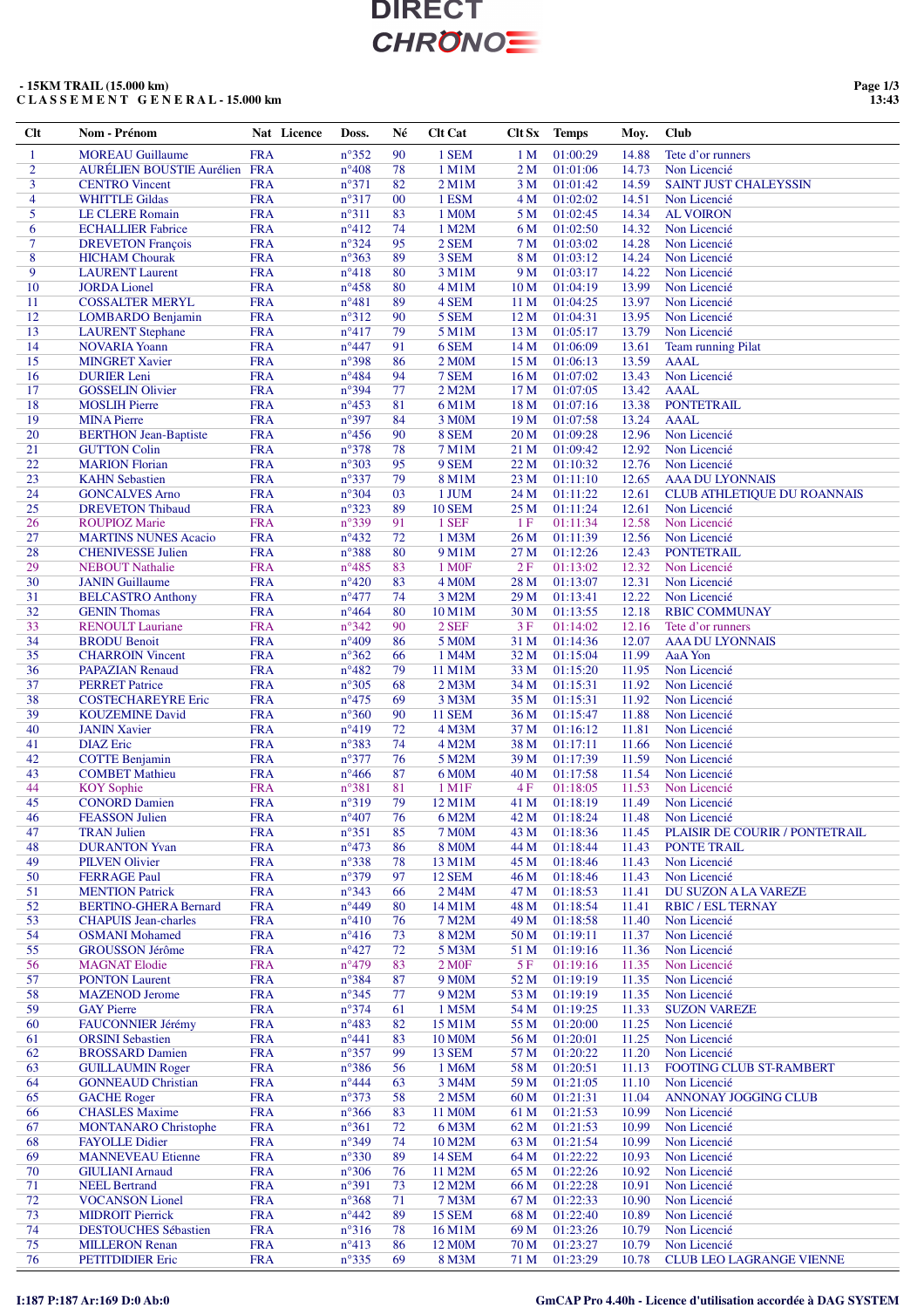### **- 15KM TRAIL (15.000 km) C L A S S E M E N T G E N E R A L - 15.000 km**

| Clt | Nom - Prénom                  | Nat Licence | Doss.          | Né | <b>Clt Cat</b>      | Clt Sx           | <b>Temps</b> | Moy.  | <b>Club</b>                |
|-----|-------------------------------|-------------|----------------|----|---------------------|------------------|--------------|-------|----------------------------|
| 77  | <b>FOUQUET Aurelien</b>       | <b>FRA</b>  | $n^{\circ}336$ | 76 | 13 M2M              | 72 M             | 01:23:34     | 10.77 | DÉCINES MEYZIEU ATHLÉTISME |
| 78  | <b>SOK Patrick</b>            | <b>FRA</b>  | $n^{\circ}380$ | 82 | 17 M1M              | 73 M             | 01:23:37     | 10.76 | Non Licencié               |
| 79  | <b>MARZOUK Ali</b>            | <b>FRA</b>  | $n^{\circ}301$ | 77 | 14 M2M              | 74 M             | 01:23:59     | 10.72 | Non Licencié               |
|     |                               |             |                |    |                     |                  |              |       |                            |
| 80  | <b>PELON Thomas</b>           | <b>FRA</b>  | $n^{\circ}455$ | 00 | 2 ESM               | 75 M             | 01:23:59     | 10.72 | Non Licencié               |
| 81  | <b>MARCHAND-MAILLET Davy</b>  | <b>FRA</b>  | $n^{\circ}350$ | 77 | 15 M2M              | 76 M             | 01:24:25     | 10.66 | Non Licencié               |
| 82  | <b>LACOMBE</b> Hugo           | <b>FRA</b>  | $n^{\circ}425$ | 79 | 18 M1M              | 77 M             | 01:24:42     | 10.63 | Non Licencié               |
| 83  | <b>KOY Laurent</b>            | <b>FRA</b>  | $n^{\circ}382$ | 80 | 19 M1M              | 78 M             | 01:25:07     | 10.57 | Non Licencié               |
| 84  | <b>CODA</b> Nicolas           | <b>FRA</b>  | $n^{\circ}474$ | 74 | 16 M2M              | 79 M             | 01:25:11     | 10.57 | Non Licencié               |
| 85  | HUGON-JEANNIN Olivier         | <b>FRA</b>  | $n^{\circ}435$ | 80 | 20 M1M              | 80 M             | 01:25:26     | 10.53 | Non Licencié               |
| 86  | <b>PARNET David</b>           | <b>FRA</b>  | $n^{\circ}376$ | 82 | 21 M1M              | 81 M             | 01:25:40     | 10.51 | Non Licencié               |
| 87  | <b>COMBALUZIER THIERRY</b>    | <b>FRA</b>  | $n^{\circ}405$ | 64 | 4 M4M               | 82 M             | 01:25:54     | 10.48 | Non Licencié               |
| 88  | <b>DIOSSE</b> Laurent         | <b>FRA</b>  | $n^{\circ}353$ | 68 | 9 M3M               | 83 M             | 01:25:54     | 10.48 | <b>OZON COURIR</b>         |
| 89  |                               |             |                | 76 |                     |                  |              |       |                            |
|     | <b>VIEU Stéphanie</b>         | <b>FRA</b>  | $n^{\circ}401$ |    | 1 M <sub>2</sub> F  | <b>6F</b>        | 01:26:02     | 10.46 | <b>PONTETRAIL</b>          |
| 90  | <b>TERRIN Alban</b>           | <b>FRA</b>  | $n^{\circ}315$ | 78 | 22 M1M              | 84 M             | 01:26:29     | 10.41 | Non Licencié               |
| 91  | <b>ROCHEDIX Xavier</b>        | <b>FRA</b>  | $n^{\circ}375$ | 83 | 13 M <sub>0</sub> M | 85 M             | 01:26:35     | 10.40 | Non Licencié               |
| 92  | <b>BONNEVIALLE Christophe</b> | <b>FRA</b>  | $n^{\circ}390$ | 68 | 10 M3M              | 86 M             | 01:26:52     | 10.36 | Non Licencié               |
| 93  | <b>BAUD</b> Ghislain          | <b>FRA</b>  | $n^{\circ}460$ | 82 | 23 M1M              | 87 M             | 01:26:58     | 10.35 | Non Licencié               |
| 94  | <b>PASCAL Olivier</b>         | <b>FRA</b>  | n°393          | 72 | 11 M3M              | 88 M             | 01:27:01     | 10.34 | <b>AC TASSIN</b>           |
| 95  | PUECH Jérémy                  | <b>FRA</b>  | $n^{\circ}395$ | 85 | 14 M <sub>0</sub> M | 89 M             | 01:27:24     | 10.30 | THE PUECO RUNNING PROJECT  |
| 96  | <b>RISSOAN</b> Amandine       | <b>FRA</b>  | $n^{\circ}321$ | 84 | 3 M <sub>OF</sub>   | 7F               | 01:27:44     | 10.26 | Non Licencié               |
| 97  | <b>MUNOZ Michel</b>           | <b>FRA</b>  | $n^{\circ}340$ | 67 | 5 M4M               | 90 M             | 01:27:45     | 10.26 | <b>OZON COURIR</b>         |
| 98  | <b>DEPLANTE Jérôme</b>        | <b>FRA</b>  | n°399          | 89 | <b>16 SEM</b>       | 91 M             | 01:28:08     | 10.21 | Non Licencié               |
| 99  |                               | <b>FRA</b>  | $n^{\circ}329$ | 05 | 1 CAM               | 92 M             | 01:28:11     | 10.21 | Non Licencié               |
|     | <b>PAILLET Christophe</b>     |             |                |    |                     |                  |              |       |                            |
| 100 | <b>BOBILLOT</b> Pierre        | <b>FRA</b>  | $n^{\circ}451$ | 59 | 3 M5M               | 93 M             | 01:28:19     | 10.19 | Non Licencié               |
| 101 | <b>RISSOAN Sébastien</b>      | <b>FRA</b>  | $n^{\circ}322$ | 80 | 24 M1M              | 94 M             | 01:28:53     | 10.13 | Non Licencié               |
| 102 | <b>ANDRÉANI Raphaël</b>       | <b>FRA</b>  | $n^{\circ}469$ | 99 | <b>17 SEM</b>       | 95 M             | 01:28:57     | 10.12 | Non Licencié               |
| 103 | <b>BOUTARD AURELIE</b>        | <b>FRA</b>  | n°385          | 85 | 4 M <sub>OF</sub>   | 8F               | 01:29:07     | 10.10 | <b>OZON COURIR</b>         |
| 104 | <b>WILHELM Aurelie</b>        | <b>FRA</b>  | $n^{\circ}403$ | 82 | $2$ M $1F$          | 9F               | 01:29:22     | 10.07 | <b>PONTETRAIL</b>          |
| 105 | <b>RUET Christian</b>         | <b>FRA</b>  | n°389          | 56 | 2 M6M               | 96 M             | 01:29:42     | 10.03 | Non Licencié               |
| 106 | <b>PESNEL Philippe</b>        | <b>FRA</b>  | $n^{\circ}320$ | 85 | 15 M0M              | 97 M             | 01:29:42     | 10.03 | Non Licencié               |
| 107 | <b>VERNET</b> Aymeric         | <b>FRA</b>  | $n^{\circ}462$ | 87 | 16 M <sub>0</sub> M | 98 M             | 01:29:43     | 10.03 | Non Licencié               |
| 108 | <b>GREGOT Eva</b>             | <b>FRA</b>  | $n^{\circ}437$ | 99 | 3 SEF               | 10F              | 01:29:50     | 10.02 | Non Licencié               |
|     |                               |             |                |    |                     |                  |              |       |                            |
| 109 | <b>MORELL Thierry</b>         | <b>FRA</b>  | $n^{\circ}334$ | 71 | 12 M3M              | 99 M             | 01:30:03     | 10.00 | Non Licencié               |
| 110 | <b>CHATAIN Vincent</b>        | <b>FRA</b>  | $n^{\circ}457$ | 77 | 17 M2M              | 100 M            | 01:30:09     | 9.98  | <b>USSON SPORT NATURE</b>  |
| 111 | <b>STORCK Sophie</b>          | <b>FRA</b>  | $n^{\circ}365$ | 72 | 1 M3F               | 11F              | 01:30:11     | 9.98  | Non Licencié               |
| 112 | <b>JAVELOT Pierre-Olivier</b> | <b>FRA</b>  | $n^{\circ}341$ | 85 | 17 M0M              | 101 M            | 01:30:22     | 9.96  | LA FOULÉE MUROISE          |
| 113 | <b>MARY Edouard</b>           | <b>FRA</b>  | $n^{\circ}461$ | 86 | 18 M <sub>0</sub> M | 102 M            | 01:30:24     | 9.96  | Non Licencié               |
| 114 | MICHEL yoann                  | <b>FRA</b>  | $n^{\circ}332$ | 88 | <b>18 SEM</b>       | 103 <sub>M</sub> | 01:30:32     | 9.94  | Non Licencié               |
| 115 | <b>GRANJON GILLES</b>         | <b>FRA</b>  | $n^{\circ}302$ | 73 | 18 M2M              | 104 M            | 01:30:36     | 9.93  | <b>TALURUN</b>             |
| 116 | <b>BALANZA</b> christophe     | <b>FRA</b>  | $n^{\circ}454$ | 65 | 6 M4M               | 105 M            | 01:30:48     | 9.91  | <b>ESL TERNAY</b>          |
| 117 | <b>MICHEL CEDRIC</b>          | <b>FRA</b>  | n°392          | 82 | 25 M1M              | 106 M            | 01:30:57     | 9.90  | Non Licencié               |
| 118 | <b>BUSSON</b> Stephane        | <b>FRA</b>  | $n^{\circ}478$ | 67 | 7 M4M               | 107 M            | 01:31:06     | 9.88  | Non Licencié               |
|     |                               |             |                | 76 |                     |                  |              |       |                            |
| 119 | <b>CHANTEUR Hervé</b>         | <b>FRA</b>  | $n^{\circ}411$ |    | 19 M2M              | 108 M            | 01:31:10     | 9.87  | Non Licencié               |
| 120 | <b>VINAY Julien</b>           | <b>FRA</b>  | $n^{\circ}431$ | 90 | <b>19 SEM</b>       | 109 M            | 01:31:16     | 9.86  | <b>AAALYON</b>             |
| 121 | <b>POTIN David</b>            | <b>FRA</b>  | $n^{\circ}328$ | 70 | 13 M3M              | 110 <sub>M</sub> | 01:31:18     | 9.86  | Non Licencié               |
| 122 | <b>SANOUILLET Marc</b>        | <b>FRA</b>  | $n^{\circ}355$ | 66 | 8 M4M               | 111 M            | 01:31:20     | 9.85  | <b>OZON COURIR</b>         |
| 123 | <b>PLOUVIER Charlotte</b>     | <b>FRA</b>  | $n^{\circ}424$ | 65 | 1 M4F               | 12F              | 01:31:22     | 9.85  | <b>AAA DU LYONNAIS</b>     |
| 124 | <b>CORDIER Olivier</b>        | <b>FRA</b>  | $n^{\circ}356$ | 86 | 19 M <sub>0</sub> M | 112 M            | 01:31:34     | 9.83  | Non Licencié               |
| 125 | <b>BORGA</b> Nicolas          | <b>FRA</b>  | $n^{\circ}307$ | 78 | 26 M1M              | 113 M            | 01:31:39     | 9.82  | Non Licencié               |
| 126 | <b>JARDIN Sophie</b>          | <b>FRA</b>  | $n^{\circ}354$ | 67 | 2 M4F               | 13F              | 01:32:01     | 9.78  | <b>OZON COURIR</b>         |
| 127 | <b>TRAUT Jeremy</b>           | <b>FRA</b>  | $n^{\circ}326$ | 87 | <b>20 M0M</b>       | 114 M            | 01:32:25     | 9.74  | Non Licencié               |
| 128 | <b>BUY Romain</b>             | <b>FRA</b>  |                |    | 27 M1M              | 115 M            |              |       | Non Licencié               |
|     |                               |             | $n^{\circ}325$ | 81 |                     |                  | 01:32:25     | 9.74  |                            |
| 129 | <b>CARRON Laurent</b>         | <b>FRA</b>  | $n^{\circ}422$ | 71 | 14 M3M              | 116 M            | 01:32:33     | 9.72  | Non Licencié               |
| 130 | <b>BRÛLÉ</b> Gaëlle           | <b>FRA</b>  | $n^{\circ}406$ | 83 | 5 M <sub>OF</sub>   | 14F              | 01:32:46     | 9.70  | Non Licencié               |
| 131 | <b>GUIDARD Vincent</b>        | <b>FRA</b>  | $n^{\circ}314$ | 73 | 20 M2M              | 117M             | 01:33:14     | 9.65  | Non Licencié               |
| 132 | <b>GIANNONE Christophe</b>    | <b>FRA</b>  | $n^{\circ}331$ | 78 | 28 M1M              | 118 M            | 01:33:41     | 9.61  | <b>OXYGÈNE</b>             |
| 133 | <b>BERTINO-GHERA Celine</b>   | <b>FRA</b>  | $n^{\circ}450$ | 81 | 3 M1F               | 15F              | 01:34:05     | 9.57  | <b>RBIC/ALSIP</b>          |
| 134 | <b>BERRUEX Lydie</b>          | <b>FRA</b>  | $n^{\circ}313$ | 78 | $4$ M1F             | 16F              | 01:34:19     | 9.54  | Non Licencié               |
| 135 | <b>JORDA</b> Valérie          | <b>FRA</b>  | $n^{\circ}430$ | 80 | 5 M1F               | 17F              | 01:34:33     | 9.52  | Non Licencié               |
| 136 | <b>ARCHIER Fabien</b>         | <b>FRA</b>  | $n^{\circ}421$ | 81 | 29 M1M              | 119 M            | 01:34:36     | 9.51  | Non Licencié               |
| 137 | <b>MONTANT Alexandra</b>      | <b>FRA</b>  | $n^{\circ}327$ | 85 | 6 M <sub>OF</sub>   | 18F              | 01:35:25     | 9.43  | P <sub>2C</sub>            |
| 138 | <b>MIDROIT Aurelie</b>        | <b>FRA</b>  | $n^{\circ}436$ | 79 | 6 M1F               | 19F              | 01:35:36     | 9.42  | Non Licencié               |
|     |                               |             |                |    |                     |                  |              |       |                            |
| 139 | <b>ROUVEURE Jean François</b> | <b>FRA</b>  | $n^{\circ}434$ | 51 | 1 M7M               | 120 M            | 01:35:52     | 9.39  | <b>COURIR À SEYSSUEL</b>   |
| 140 | <b>JAMOT</b> Gérard           | <b>FRA</b>  | $n^{\circ}387$ | 58 | 4 M5M               | 121 M            | 01:36:19     | 9.34  | Non Licencié               |
| 141 | <b>AYAD</b> Muriel            | <b>FRA</b>  | $n^{\circ}414$ | 64 | 3 M4F               | 20F              | 01:37:03     | 9.27  | <b>PONTETRAIL</b>          |
| 142 | <b>AYAD Pascal</b>            | <b>FRA</b>  | $n^{\circ}452$ | 66 | 9 M4M               | 122 M            | 01:37:03     | 9.27  | <b>PONTETRAIL</b>          |
| 143 | <b>LABORIE LOIC</b>           | <b>FRA</b>  | $n^{\circ}480$ | 73 | 21 M2M              | 123 M            | 01:37:11     | 9.26  | Non Licencié               |
| 144 | <b>OBITZ</b> Fabien           | <b>FRA</b>  | $n^{\circ}400$ | 85 | 21 M <sub>0</sub> M | 124M             | 01:37:35     | 9.22  | Non Licencié               |
| 145 | <b>BOYER</b> Jean christophe  | <b>FRA</b>  | $n^{\circ}369$ | 69 | 15 M3M              | 125 <sub>M</sub> | 01:37:36     | 9.22  | Non Licencié               |
| 146 | <b>CHRISTOPHE Duret</b>       | <b>FRA</b>  | $n^{\circ}310$ | 74 | 22 M2M              | 126 M            | 01:37:58     | 9.19  | Non Licencié               |
| 147 | <b>GARREL Nicolas</b>         | <b>FRA</b>  | $n^{\circ}347$ | 80 | 30 M1M              | 127 <sub>M</sub> | 01:38:25     | 9.14  | <b>PLAISIR DE COURIR</b>   |
| 148 |                               |             | $n^{\circ}438$ |    | 16 M3M              | 128 M            |              |       |                            |
|     | <b>DUPONT Alain</b>           | <b>FRA</b>  |                | 71 |                     |                  | 01:39:16     | 9.07  | Non Licencié               |
| 149 | <b>TEYSSIER Jean-luc</b>      | <b>FRA</b>  | $n^{\circ}344$ | 64 | 10 M4M              | 129 M            | 01:39:50     | 9.02  | Non Licencié               |
| 150 | <b>VIAL Rémy</b>              | <b>FRA</b>  | $n^{\circ}426$ | 81 | 31 M1M              | 130 M            | 01:40:10     | 8.99  | Non Licencié               |
| 151 | <b>RUFRANCOS Andréa</b>       | <b>FRA</b>  | $n^{\circ}364$ | 84 | <b>7 MOF</b>        | 21F              | 01:41:20     | 8.88  | Non Licencié               |
| 152 | <b>BARBIER Julien</b>         | <b>FRA</b>  | $n^{\circ}472$ | 86 | 22 M <sub>0</sub> M | 131 M            | 01:41:29     | 8.87  | Non Licencié               |

### **I:187 P:187 Ar:169 D:0 Ab:0 GmCAP Pro 4.40h - Licence d'utilisation accordée à DAG SYSTEM**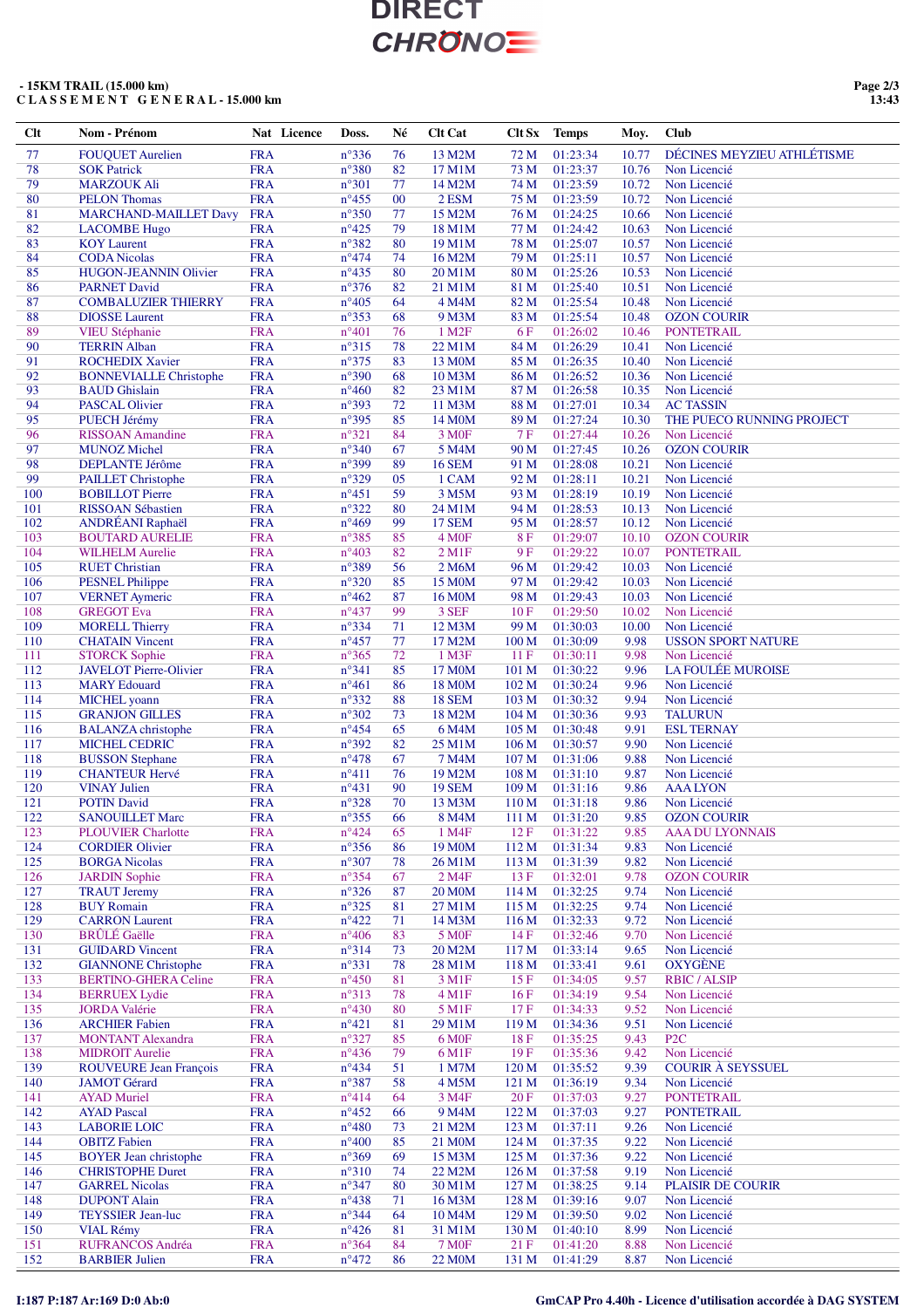### **- 15KM TRAIL (15.000 km) C L A S S E M E N T G E N E R A L - 15.000 km**

**Page 3/3 13:43**

| Clt | Nom - Prénom                   | Nat Licence | Doss.          | Né | <b>Clt Cat</b>         | Clt Sx           | <b>Temps</b> | Moy. | <b>Club</b>                   |
|-----|--------------------------------|-------------|----------------|----|------------------------|------------------|--------------|------|-------------------------------|
| 153 | <b>CIANCIA Valerie</b>         | <b>FRA</b>  | $n^{\circ}471$ | 77 | $2$ M <sub>2</sub> $F$ | 22 F             | 01:42:57     | 8.74 | Non Licencié                  |
| 154 | <b>PEREZ Philippe</b>          | <b>FRA</b>  | $n^{\circ}396$ | 77 | 23 M2M                 | 132 M            | 01:42:57     | 8.74 | Non Licencié                  |
| 155 | <b>MESSONIER Guy</b>           | FRA 1301826 | $n^{\circ}476$ | 53 | 3 M6M                  | 133 M            | 01:43:38     | 8.69 | Non Licencié                  |
| 156 | <b>BECT</b> Daniel             | <b>FRA</b>  | $n^{\circ}428$ | 65 | 11 M4M                 | 134 M            | 01:44:41     | 8.60 | <b>LEO LAGRANGE</b>           |
| 157 | <b>METAY</b> Estelle           | <b>FRA</b>  | $n^{\circ}372$ | 77 | 3 M <sub>2F</sub>      | 23 F             | 01:45:20     | 8.55 | Non Licencié                  |
| 158 | <b>GARDET BUTEZ Annika</b>     | <b>FRA</b>  | $n^{\circ}346$ | 82 | 7 M1F                  | 24 F             | 01:45:20     | 8.54 | Non Licencié                  |
| 159 | <b>MEALIER</b> Isabelle        | <b>FRA</b>  | $n^{\circ}367$ | 73 | 4 M <sub>2F</sub>      | 25F              | 01:45:55     | 8.50 | <b>COURIR POUR DE SPOMMES</b> |
| 160 | <b>DECLIPPELEIR Anne-laure</b> | <b>FRA</b>  | $n^{\circ}448$ | 78 | 8 M1F                  | 26 F             | 01:46:29     | 8.45 | Pontetrail                    |
| 161 | <b>MARTIN JEGOU Marie</b>      | <b>FRA</b>  | $n^{\circ}446$ | 84 | <b>8 MOF</b>           | 27F              | 01:46:30     | 8.45 | <b>PONTETRAIL</b>             |
| 162 | <b>MARTHO</b> Perrine          | <b>FRA</b>  | $n^{\circ}318$ | 05 | 1 CAF                  | 28F              | 01:46:37     | 8.44 | Non Licencié                  |
| 163 | <b>COUILLOUD Bernard</b>       | <b>FRA</b>  | $n^{\circ}486$ | 53 | 4 M6M                  | 135 M            | 01:46:42     | 8.44 | Non Licencié                  |
| 164 | <b>FLON Marlene</b>            | <b>FRA</b>  | $n^{\circ}487$ | 83 | 9 M <sub>OF</sub>      | 29F              | 01:47:13     | 8.39 | Non Licencié                  |
| 165 | <b>COTTE Lydie</b>             | <b>FRA</b>  | $n^{\circ}333$ | 77 | 5 M <sub>2F</sub>      | 30F              | 01:48:02     | 8.33 | Non Licencié                  |
| 166 | <b>BRUNI</b> Candice           | <b>FRA</b>  | $n^{\circ}470$ | 97 | 4 SEF                  | 31 F             | 01:49:40     | 8.21 | Non Licencié                  |
| 167 | <b>BROUSSE Benjamin</b>        | <b>FRA</b>  | $n^{\circ}415$ | 80 | 32 M1M                 | 136 <sub>M</sub> | 01:50:23     | 8.15 | Non Licencié                  |
| 168 | <b>CHAVERNOZ Stéphanie</b>     | <b>FRA</b>  | $n^{\circ}463$ | 76 | 6 M <sub>2F</sub>      | 32F              | 01:52:44     | 7.98 | Non Licencié                  |
| 169 | <b>LOUYS</b> Carinne           | <b>FRA</b>  | $n^{\circ}465$ | 90 | 5 SEF                  | 33 F             | 01:52:48     | 7.98 | Non Licencié                  |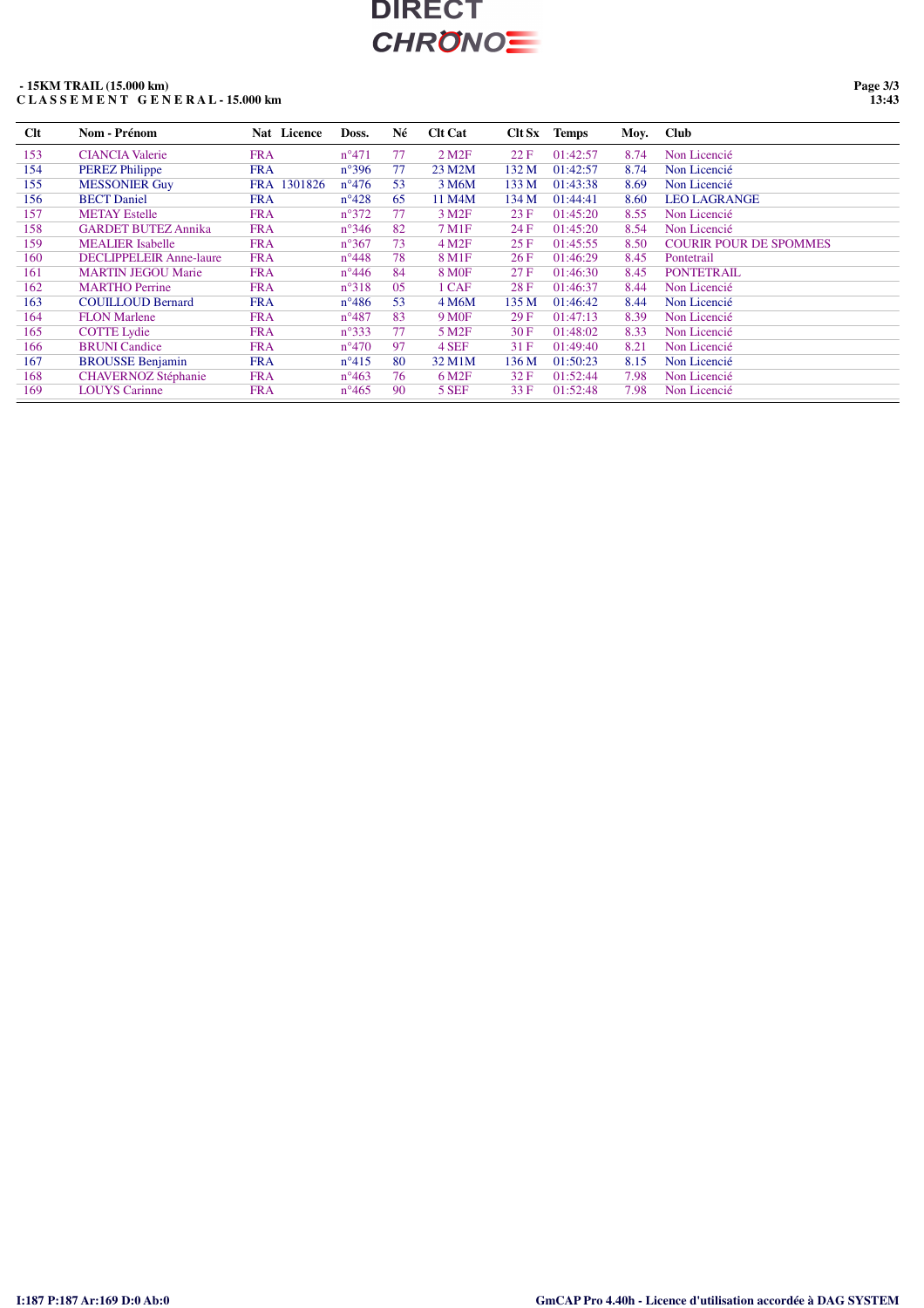### **- 10 KM (10.000 km) C L A S S E M E N T G E N E R A L - 10.000 km**

**Page 1/3 13:50**

| Clt                              | <b>Nom - Prénom</b>                                     | Nat Licence               | Doss.                            | Né       | <b>Clt Cat</b>              | Clt Sx                             | <b>Temps</b>              | Moy.           | <b>Club</b>                                     |
|----------------------------------|---------------------------------------------------------|---------------------------|----------------------------------|----------|-----------------------------|------------------------------------|---------------------------|----------------|-------------------------------------------------|
| $\mathbf{1}$                     | <b>FALBRIARD Simoon</b>                                 | <b>FRA</b>                | n°057                            | 98       | 1 SEM                       | 1 <sub>M</sub>                     | 00:35:16                  | 17.02          | <b>MACH 3 TRIATHLON</b>                         |
| $\overline{2}$                   | <b>JACOUET Cedric</b>                                   | <b>FRA</b>                | $n^{\circ}065$                   | 76       | 1 M2M                       | 2 M                                | 00:36:13                  | 16.57          | Team running pilat                              |
| $\overline{3}$<br>$\overline{4}$ | ROULLEAU Léo                                            | <b>FRA</b>                | $n^{\circ}058$                   | 00       | 1 ESM                       | 3 M                                | 00:37:31                  | 15.99          | Non Licencié                                    |
| 5                                | <b>GOURIOU Yves</b><br><b>CHAPEAU David</b>             | <b>FRA</b><br><b>FRA</b>  | $n^{\circ}050$<br>$n^{\circ}161$ | 83<br>87 | 1 M0M<br>2 M <sub>0</sub> M | 4 M<br>5 M                         | 00:37:34<br>00:38:05      | 15.98<br>15.76 | Non Licencié<br><b>VO2 TRIATHLON</b>            |
| 6                                | <b>DUCHEZ Florian</b>                                   | <b>FRA</b>                | $n^{\circ}162$                   | 90       | 2 SEM                       | 6 M                                | 00:38:19                  | 15.66          | <b>AS CALUIRE</b>                               |
| $\tau$                           | <b>CHENAL Boris</b>                                     | <b>FRA</b>                | $n^{\circ}143$                   | 92       | 3 SEM                       | 7 M                                | 00:39:14                  | 15.30          | <b>ASPTT ANGERS</b>                             |
| 8                                | <b>TEMENIDES Olivier</b>                                | <b>FRA</b>                | $n^{\circ}001$                   | 95       | 4 SEM                       | 8 M                                | 00:39:24                  | 15.23          | Non Licencié                                    |
| 9                                | <b>GUY Romain</b>                                       | <b>FRA</b>                | $n^{\circ}075$                   | 93       | 5 SEM                       | 9 M                                | 00:39:30                  | 15.19          | Non Licencié                                    |
| 10<br>11                         | <b>CADET</b> Lucas<br><b>GUILLEMIN Samuel</b>           | <b>FRA</b><br><b>FRA</b>  | $n^{\circ}111$<br>$n^{\circ}170$ | 97<br>82 | 6 SEM<br>$1$ M $1$ M        | 10 <sub>M</sub><br>11 <sub>M</sub> | 00:40:37<br>00:40:43      | 14.77          | <b>VALENCE TRIATHLON</b>                        |
| 12                               | <b>CECILLON Maxime</b>                                  | <b>FRA</b>                | $n^{\circ}168$                   | 94       | 7 SEM                       | 12 M                               | 00:40:55                  | 14.74<br>14.67 | Non Licencié<br>Non Licencié                    |
| 13                               | <b>MIALON Nicolas</b>                                   | <b>FRA</b>                | $n^{\circ}150$                   | 81       | 2 M1M                       | 13 M                               | 00:40:56                  | 14.66          | <b>LEO LAGRANGE VIENNE</b>                      |
| 14                               | <b>MERCIER Eric</b>                                     | <b>FRA</b>                | $n^{\circ}025$                   | 72       | 1 M3M                       | 14 M                               | 00:41:00                  | 14.64          | Non Licencié                                    |
| 15                               | <b>WHITTLE Mathis</b>                                   | <b>FRA</b>                | n°047                            | 00       | 2 ESM                       | 15 M                               | 00:41:15                  | 14.55          | Non Licencié                                    |
| 16                               | <b>CORTES Guillaume</b>                                 | <b>FRA</b>                | $n^{\circ}157$                   | 86       | 3 M0M                       | 16 M                               | 00:41:19                  | 14.52          | Non Licencié                                    |
| 17<br>18                         | <b>PINEL Kevin</b>                                      | <b>FRA</b><br><b>FRA</b>  | $n^{\circ}063$<br>$n^{\circ}188$ | 92<br>92 | 8 SEM<br>9 SEM              | 17 M<br>18 M                       | 00:41:46<br>00:41:49      | 14.37<br>14.35 | <b>OULLINS TRIATHLON</b><br><b>MYTRIBE</b>      |
| 19                               | <b>DAVID Wesley</b><br><b>VEYSSIER Patrick</b>          | <b>FRA</b>                | n°049                            | 83       | 4 M <sub>0</sub> M          | 19 M                               | 00:41:59                  | 14.29          | Non Licencié                                    |
| 20                               | <b>MAJCHER Zak</b>                                      | <b>FRA</b>                | $n^{\circ}124$                   | 05       | 1 CAM                       | 20 M                               | 00:42:47                  | 14.03          | Non Licencié                                    |
| 21                               | <b>GONTHIER Davy</b>                                    | <b>FRA</b>                | $n^{\circ}200$                   | 82       | 3 M1M                       | 21 M                               | 00:42:52                  | 14.00          | Non Licencié                                    |
| $22\,$                           | <b>ALFANO Olivier</b>                                   | <b>FRA</b>                | n°070                            | 79       | 4 M1M                       | 22 M                               | 00:43:12                  | 13.89          | Non Licencié                                    |
| 23                               | <b>LAVAL Clément</b>                                    | <b>FRA</b>                | n°091                            | 84       | 5 M0M                       | 23 M                               | 00:43:28                  | 13.81          | Aquatique club olympide                         |
| 24<br>25                         | <b>BOUGRAIN Christophe</b><br><b>GALISSARD Theo</b>     | <b>FRA</b><br><b>FRA</b>  | $n^{\circ}117$<br>$n^{\circ}149$ | 76<br>95 | 2 M2M<br><b>10 SEM</b>      | 24 M<br>25 M                       | 00:43:30<br>00:43:35      | 13.80<br>13.77 | <b>AAA DU LYONNAIS</b>                          |
| 26                               | <b>MOUNIER Philippe</b>                                 | <b>FRA</b>                | n°096                            | 69       | 2 M3M                       | 26 M                               | 00:43:35                  | 13.77          | Non Licencié<br><b>CLCS</b>                     |
| 27                               | <b>BARALLON Clément</b>                                 | <b>FRA</b>                | $n^{\circ}133$                   | 87       | 6 M <sub>0</sub> M          | 27 M                               | 00:43:47                  | 13.71          | <b>Clcs</b>                                     |
| 28                               | <b>VEDEL Cyrille</b>                                    | <b>FRA</b>                | $n^{\circ}006$                   | 84       | <b>7 M0M</b>                | 28 M                               | 00:44:05                  | 13.61          | Non Licencié                                    |
| 29                               | <b>BOUDIAF Nasser</b>                                   | <b>FRA</b>                | $n^{\circ}114$                   | 63       | 1 M4M                       | 29 M                               | 00:44:24                  | 13.52          | Non Licencié                                    |
| 30                               | <b>SURREL Damien</b>                                    | <b>FRA</b>                | $n^{\circ}106$                   | 87       | <b>8 MOM</b>                | 30 M                               | 00:44:29                  | 13.49          | Non Licencié                                    |
| 31                               | <b>GARCIA Hugo</b>                                      | <b>FRA</b>                | $n^{\circ}199$                   | 86       | 9 M <sub>0</sub> M          | 31 M                               | 00:44:50                  | 13.39          | Non Licencié                                    |
| 32<br>33                         | <b>JALLU</b> Mathis<br><b>BARONE Mikaël</b>             | <b>FRA</b><br><b>FRA</b>  | $n^{\circ}102$<br>$n^{\circ}110$ | 06<br>83 | 2 CAM<br>10 M0M             | 32 M<br>33 M                       | 00:45:59<br>00:46:23      | 13.05<br>12.94 | <b>CLCS FIRMINY</b><br>Non Licencié             |
| 34                               | <b>COMTE LOIC</b>                                       | <b>FRA</b>                | $n^{\circ}181$                   | 79       | 5 M1M                       | 34 M                               | 00:46:27                  | 12.92          | <b>ESL TERNAY</b>                               |
| 35                               | <b>MOUNIER Bertrand</b>                                 | <b>FRA</b>                | $n^{\circ}173$                   | 71       | 3 M3M                       | 35 M                               | 00:46:35                  | 12.88          | <b>CLCS FIRMINY</b>                             |
| 36                               | <b>DELVOLTE Sébastien</b>                               | <b>FRA</b>                | $n^{\circ}126$                   | 68       | 4 M3M                       | 36 M                               | 00:46:38                  | 12.87          | <b>AAAL</b>                                     |
| 37                               | <b>FOURNIER Jérôme</b>                                  | <b>FRA</b>                | n°083                            | 73       | 3 M2M                       | 37 M                               | 00:46:44                  | 12.84          | <b>CLCS FIRMINY</b>                             |
| 38<br>39                         | VAREA cédric<br><b>BABOT</b> Romain                     | <b>FRA</b><br><b>FRA</b>  | $n^{\circ}166$<br>$n^{\circ}194$ | 83<br>02 | 11 M0M<br>3 ESM             | 38 M<br>39 M                       | 00:47:03<br>00:47:13      | 12.75<br>12.71 | Non Licencié<br>Non Licencié                    |
| 40                               | <b>FALCON Sébastien</b>                                 | <b>FRA</b>                | n°009                            | 87       | 12 M <sub>0</sub> M         | 40 M                               | 00:47:53                  | 12.53          | Non Licencié                                    |
| 41                               | <b>WINTRICH Stéphane</b>                                | <b>FRA</b>                | n°033                            | 75       | 4 M2M                       | 41 M                               | 00:48:06                  | 12.48          | Non Licencié                                    |
| 42                               | FERREC Jean-françois                                    | <b>FRA</b>                | $n^{\circ}046$                   | 84       | 13 M <sub>0</sub> M         | 42 M                               | 00:48:07                  | 12.47          | <b>ASVEL ATHLE</b>                              |
| 43                               | <b>CONVERT Corinne</b>                                  | <b>FRA</b>                | $n^{\circ}148$                   | 74       | 1 M <sub>2</sub> F          | 1F                                 | 00:48:26                  | 12.39          | <b>CLCS</b>                                     |
| 44                               | <b>POPELER Xavier</b>                                   | <b>FRA</b>                | $n^{\circ}061$                   | 76       | 5 M2M                       | 43 M                               | 00:48:31                  | 12.37          | Non Licencié                                    |
| 45<br>46                         | <b>ROUBY Noémie</b><br><b>VERNIER David</b>             | <b>FRA</b><br><b>FRA</b>  | $n^{\circ}035$<br>$n^{\circ}192$ | 05<br>71 | 1 CAF<br>5 M3M              | 2F                                 | 00:48:42<br>44 M 00:48:49 | 12.32          | <b>TEAM RUNNING PILAT</b><br>12.29 Non Licencié |
| 47                               | <b>PICHON Pascal</b>                                    | <b>FRA</b>                | $n^{\circ}138$                   | 65       | 2 M4M                       | 45 M                               | 00:49:04                  | 12.23          | Non Licencié                                    |
| 48                               | <b>MARTINEZ Jean louis</b>                              | <b>FRA</b>                | $n^{\circ}160$                   | 76       | 6 M2M                       | 46 M                               | 00:49:04                  | 12.23          | <b>CVT JTEKT TEAM</b>                           |
| 49                               | <b>FARHI</b> Yassine                                    | <b>FRA</b>                | $n^{\circ}108$                   | 83       | 14 M <sub>O</sub> M         | 47 M                               | 00:49:17                  | 12.18          | Non Licencié                                    |
| 50                               | <b>BAZIERE Kilian</b>                                   | <b>FRA</b>                | n°037                            | 01       | 4 ESM                       | 48 M                               | 00:49:20                  | 12.17          | Non Licencié                                    |
| 51                               | <b>DOREL Johanna</b>                                    | <b>FRA</b>                | $n^{\circ}185$                   | 89       | 1 SEF                       | 3F                                 | 00:49:21                  | 12.16          | <b>LÉO LAGRANGE</b>                             |
| 52<br>53                         | <b>SELLIER Cyrille</b><br><b>LARUE</b> Gauthier         | <b>FRA</b><br><b>FRA</b>  | $n^{\circ}055$<br>$n^{\circ}023$ | 71<br>05 | 6 M3M<br>3 CAM              | 49 M<br>50 M                       | 00:49:24<br>00:49:36      | 12.15<br>12.10 | Non Licencié<br>Non Licencié                    |
| 54                               | <b>MATTEI Adèle</b>                                     | <b>FRA</b>                | $n^{\circ}072$                   | 06       | 2 CAF                       | 4F                                 | 00:49:45                  | 12.06          | <b>EsL</b>                                      |
| 55                               | <b>PLANTIER Remy</b>                                    | <b>FRA</b>                | $n^{\circ}004$                   | 96       | <b>11 SEM</b>               | 51 M                               | 00:49:51                  | 12.04          | Non Licencié                                    |
| 56                               | <b>KEPHLENA Remi</b>                                    | <b>FRA</b>                | $n^{\circ}209$                   | 79       | 6 M1M                       | 52 M                               | 00:50:05                  | 11.98          | Non Licencié                                    |
| 57                               | <b>SAINTE-MARIE Yannick</b>                             | <b>FRA</b>                | $n^{\circ}041$                   | 82       | 7 M1M                       | 53 M                               | 00:50:18                  | 11.93          | Non Licencié                                    |
| 58<br>59                         | <b>ENTWISTLE Ian david</b>                              | <b>FRA</b>                | $n^{\circ}135$                   | 62       | 1 M5M                       | 54 M                               | 00:50:42                  | 11.84          | <b>ALTRINCHAM AC</b>                            |
| 60                               | <b>SALLU Baptiste</b><br><b>FRANCOIS Elodie</b>         | <b>FRA</b><br><b>FRA</b>  | $n^{\circ}205$<br>$n^{\circ}127$ | 94<br>89 | <b>12 SEM</b><br>2 SEF      | 55 M<br>5F                         | 00:50:49<br>00:50:58      | 11.81<br>11.77 | Non Licencié<br><b>AAAL</b>                     |
| 61                               | <b>GOUTAREL Vincent</b>                                 | <b>FRA</b>                | $n^{\circ}115$                   | 84       | 15 M <sub>0</sub> M         | 56 M                               | 00:51:09                  | 11.73          | Non Licencié                                    |
| 62                               | DALIL ESSAKALI Othman                                   | <b>FRA</b>                | $n^{\circ}155$                   | 82       | 8 M1M                       | 57 M                               | 00:51:13                  | 11.72          | Non Licencié                                    |
| 63                               | <b>CHANAL Aurélien</b>                                  | <b>FRA</b>                | $n^{\circ}158$                   | 81       | 9 M1M                       | 58 M                               | 00:51:14                  | 11.71          | <b>Clcs Firminy</b>                             |
| 64                               | <b>MAFFEI Bruno</b>                                     | <b>FRA</b>                | $n^{\circ}056$                   | 56       | 1 M6M                       | 59 M                               | 00:51:14                  | 11.71          | Non Licencié                                    |
| 65                               | <b>MOUNIER Anaïs</b>                                    | <b>FRA</b>                | n°097                            | 04       | 1 JUF                       | 6 F                                | 00:51:15                  | 11.71          | Non Licencié                                    |
| 66<br>67                         | <b>COUILLIET</b> Emmanuelle<br><b>RAYMOND Guillaume</b> | <b>FRA</b><br><b>FRA</b>  | $n^{\circ}002$<br>$n^{\circ}087$ | 96<br>95 | 3 SEF<br><b>13 SEM</b>      | 7 F<br>60 M                        | 00:51:21<br>00:51:51      | 11.69<br>11.57 | Non Licencié<br>Non Licencié                    |
| 68                               | <b>CHALIMBAUD Xavier</b>                                | <b>FRA</b>                | n°092                            | 81       | 10 M1M                      | 61 M                               | 00:51:52                  | 11.57          | Non Licencié                                    |
| 69                               | <b>MULLER Thierry</b>                                   | <b>FRA</b>                | $n^{\circ}081$                   | 62       | 2 M5M                       | 62 M                               | 00:52:00                  | 11.54          | Non Licencié                                    |
| 70                               | <b>BABOT</b> Christophe                                 | <b>FRA</b>                | $n^{\circ}193$                   | 68       | 7 M3M                       | 63 M                               | 00:52:06                  | 11.52          | Non Licencié                                    |
| 71                               | <b>MOUNIER Franck</b>                                   | <b>FRA</b>                | $n^{\circ}202$                   | 76       | 7 M2M                       | 64 M                               | 00:52:21                  | 11.46          | Non Licencié                                    |
| 72                               | <b>VERRIER Ralph</b>                                    | FRA 1754604<br><b>FRA</b> | $n^{\circ}204$<br>$n^{\circ}017$ | 73       | 8 M2M                       | 65 M                               | 00:52:21                  | 11.46          | Non Licencié                                    |
| 73<br>74                         | <b>MARCARIAN Henri</b><br><b>ZERROUK Youssef</b>        | <b>FRA</b>                | $n^{\circ}052$                   | 64<br>77 | 3 M4M<br>9 M2M              | 66 M<br>67 M                       | 00:52:23<br>00:52:23      | 11.46<br>11.45 | <b>CALOR ASCC</b><br>Non Licencié               |
| 75                               | <b>BENJELLOUN Amine</b>                                 | <b>FRA</b>                | n°043                            | 98       | <b>14 SEM</b>               | 68 M                               | 00:52:58                  | 11.33          | Non Licencié                                    |
| 76                               | <b>TEYSSONNEYRE Stephane</b>                            | <b>FRA</b>                | $n^{\circ}053$                   | 75       | 10 M2M                      | 69 M                               | 00:53:04                  | 11.31          | Non Licencié                                    |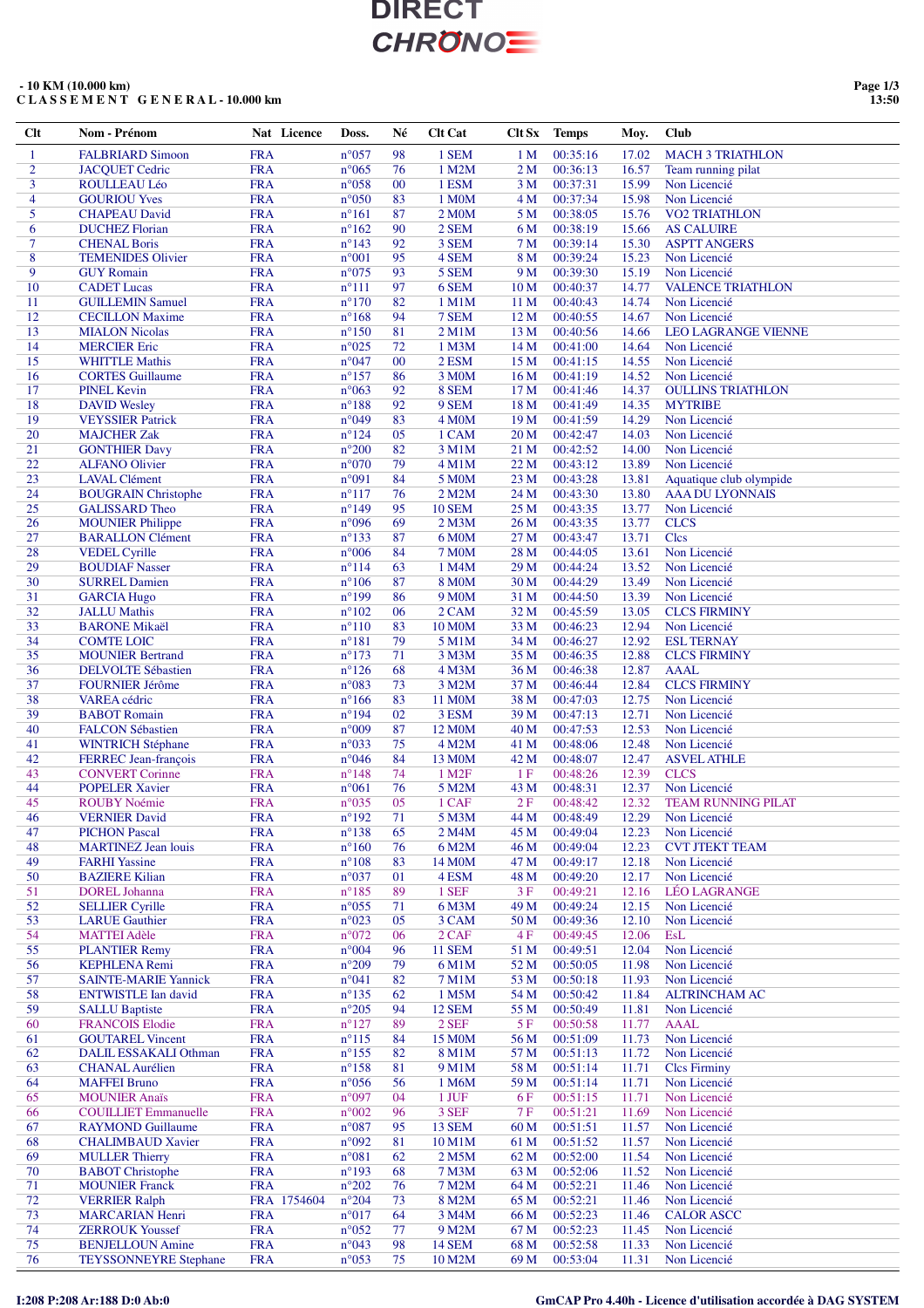### **- 10 KM (10.000 km) C L A S S E M E N T G E N E R A L - 10.000 km**

| Clt | Nom - Prénom                   | Nat Licence | Doss.           | Né | <b>Clt Cat</b>         | Clt Sx           | <b>Temps</b> | Moy.  | <b>Club</b>                                   |
|-----|--------------------------------|-------------|-----------------|----|------------------------|------------------|--------------|-------|-----------------------------------------------|
| 77  | <b>RAMDANI Malek</b>           | <b>FRA</b>  | $n^{\circ}020$  | 73 | 11 M2M                 | 70 M             | 00:53:11     | 11.28 | Non Licencié                                  |
| 78  | <b>SKLIAR Kirill</b>           | <b>FRA</b>  | $n^{\circ}109$  | 84 | 16 M <sub>0</sub> M    | 71 M             | 00:53:20     | 11.25 | Non Licencié                                  |
| 79  | <b>ROUSSAT Emma</b>            | <b>FRA</b>  | $n^{\circ}007$  | 01 | 1 ESF                  | 8F               | 00:53:27     | 11.23 | Non Licencié                                  |
| 80  |                                | <b>FRA</b>  | $n^{\circ}119$  |    |                        |                  |              |       |                                               |
|     | <b>FOGERON Rodolphe</b>        |             |                 | 69 | 8 M3M                  | 72 M             | 00:53:38     | 11.19 | <b>LEO LAGRANGE VIENNE</b>                    |
| 81  | <b>BOUNAMA Abd-ul-hamid</b>    | <b>FRA</b>  | $n^{\circ}045$  | 75 | 12 M2M                 | 73 M             | 00:53:52     | 11.14 | Non Licencié                                  |
| 82  | <b>YATOUJI</b> Oualid          | <b>FRA</b>  | $n^{\circ}104$  | 76 | 13 M2M                 | 74 M             | 00:54:24     | 11.03 | Non Licencié                                  |
| 83  | <b>BARATELLA Chloé</b>         | <b>FRA</b>  | $n^{\circ}062$  | 00 | 2 ESF                  | 9F               | 00:54:25     | 11.03 | <b>ASVEL</b>                                  |
| 84  | <b>DOURDOU Lucas</b>           | <b>FRA</b>  | n°038           | 02 | 5 ESM                  | 75 M             | 00:54:28     | 11.02 | Non Licencié                                  |
| 85  | <b>ENTWISTLE Philippa</b>      | <b>FRA</b>  | $n^{\circ}136$  | 99 | 4 SEF                  | 10F              | 00:54:35     | 10.99 | <b>ALTRINCHAM AC</b>                          |
| 86  | <b>RINAUDO Raphael</b>         | <b>FRA</b>  | $n^{\circ}165$  | 87 | 17 M0M                 | 76 M             | 00:54:39     | 10.98 | Non Licencié                                  |
|     |                                |             |                 |    |                        |                  |              |       |                                               |
| 87  | <b>DENAVIT Maxime</b>          | <b>FRA</b>  | $n^{\circ}082$  | 87 | 18 M0M                 | 77 M             | 00:54:40     | 10.98 | Non Licencié                                  |
| 88  | <b>JUGE Michel</b>             | <b>FRA</b>  | $n^{\circ}139$  | 58 | 3 M5M                  | 78 M             | 00:54:42     | 10.97 | <b>CLCS FIRMINY</b>                           |
| 89  | <b>GROD</b> Maxime             | <b>FRA</b>  | n°095           | 83 | 19 M <sub>0</sub> M    | 79 M             | 00:54:43     | 10.97 | Non Licencié                                  |
| 90  | <b>RIDET Alban</b>             | <b>FRA</b>  | n°032           | 79 | 11 M1M                 | 80 M             | 00:54:55     | 10.93 | Non Licencié                                  |
| 91  | <b>MALLOGGI Philippe</b>       | <b>FRA</b>  | n°019           | 63 | 4 M4M                  | 81 M             | 00:54:56     | 10.92 | <b>ESL FRANCHEVILLE</b>                       |
| 92  | <b>ROBIN Emmanuel</b>          | <b>FRA</b>  | $n^{\circ}180$  | 85 | <b>20 M0M</b>          | 82 M             | 00:55:10     | 10.88 | <b>S/L ESL TERNAY</b>                         |
| 93  |                                |             |                 | 68 |                        |                  |              |       |                                               |
|     | <b>BERNET Laurent</b>          | <b>FRA</b>  | n°039           |    | 9 M3M                  | 83 M             | 00:55:12     | 10.87 | Non Licencié                                  |
| 94  | <b>GEORGES</b> Regis           | <b>FRA</b>  | n°014           | 82 | 12 M1M                 | 84 M             | 00:55:24     | 10.83 | Non Licencié                                  |
| 95  | <b>CHAVEROT Matteo</b>         | <b>FRA</b>  | n°088           | 00 | 6ESM                   | 85 M             | 00:55:35     | 10.80 | Non Licencié                                  |
| 96  | <b>FARAH</b> Matthieu          | <b>FRA</b>  | $n^{\circ}145$  | 77 | 14 M2M                 | 86 M             | 00:55:37     | 10.79 | Non Licencié                                  |
| 97  | <b>ROUSSAT Charlotte</b>       | <b>FRA</b>  | n°074           | 01 | 3 ESF                  | 11F              | 00:55:59     | 10.72 | Non Licencié                                  |
| 98  |                                |             |                 |    |                        |                  |              |       |                                               |
|     | <b>HILLION Bernard</b>         | <b>FRA</b>  | $n^{\circ}125$  | 48 | 1 M7M                  | 87 M             | 00:56:01     | 10.71 | <b>AAA DU LYONNAIS</b>                        |
| 99  | <b>GRENIER Christophe</b>      | <b>FRA</b>  | n°069           | 74 | 15 M2M                 | 88 M             | 00:56:03     | 10.71 | Non Licencié                                  |
| 100 | <b>TCHALIKIAN Jean-patrick</b> | <b>FRA</b>  | $n^{\circ}151$  | 58 | 4 M5M                  | 89 M             | 00:56:14     | 10.67 | <b>AFA FEYZIN VENISSIEUX</b>                  |
| 101 | <b>BERKACHE Nadir</b>          | <b>FRA</b>  | $n^{\circ}044$  | 76 | 16 M2M                 | 90 M             | 00:56:17     | 10.66 | <b>BANANAZARMA</b>                            |
| 102 | <b>MASSON Rémi</b>             | <b>FRA</b>  | $n^{\circ}134$  | 93 | <b>15 SEM</b>          | 91 M             | 00:56:19     | 10.65 | Non Licencié                                  |
|     |                                |             |                 |    |                        |                  |              |       |                                               |
| 103 | <b>D'HERVILLY Marianne</b>     | <b>FRA</b>  | $n^{\circ}085$  | 89 | 5 SEF                  | 12F              | 00:56:23     | 10.64 | Non Licencié                                  |
| 104 | <b>DAMESTOY Alix</b>           | <b>FRA</b>  | $n^{\circ}015$  | 01 | 4 ESF                  | 13F              | 00:56:27     | 10.63 | Non Licencié                                  |
| 105 | <b>MELLIER Francois-xavier</b> | <b>FRA</b>  | n°089           | 74 | 17 M2M                 | 92 M             | 00:56:30     | 10.62 | Non Licencié                                  |
| 106 | <b>FAYOLLE Roland</b>          | <b>FRA</b>  | $n^{\circ}086$  | 61 | 5 M5M                  | 93 M             | 00:56:51     | 10.55 | <b>CLCS FIRMINY</b>                           |
| 107 | <b>JAYOL</b> Gérard            | <b>FRA</b>  | $n^{\circ}141$  | 53 | 2 M6M                  | 94 M             | 00:57:23     | 10.46 | <b>AAA LYON</b>                               |
|     |                                |             |                 |    |                        |                  |              |       |                                               |
| 108 | <b>DIAZ</b> Chrystelle         | <b>FRA</b>  | n°094           | 74 | $2$ M <sub>2</sub> $F$ | 14 F             | 00:57:45     | 10.39 | <b>ESL TERNAY</b>                             |
| 109 | <b>CHAMBE Ghislain</b>         | <b>FRA</b>  | $n^{\circ}201$  | 82 | 13 M1M                 | 95 M             | 00:57:49     | 10.38 | Non Licencié                                  |
| 110 | <b>GAGET Marianne</b>          | <b>FRA</b>  | $n^{\circ}176$  | 84 | 1 M <sub>OF</sub>      | 15F              | 00:57:52     | 10.37 | Non Licencié                                  |
| 111 | <b>BUREL Marion</b>            | <b>FRA</b>  | $n^{\circ}208$  | 92 | 6 SEF                  | 16F              | 00:57:57     | 10.35 | Non Licencié                                  |
| 112 | <b>BEL HADJ Sarah</b>          | <b>FRA</b>  | n°093           | 88 | 7 SEF                  | 17F              | 00:57:58     | 10.35 | Non Licencié                                  |
|     |                                |             |                 |    |                        |                  |              |       |                                               |
| 113 | <b>JAKUPOVIC Ramiz</b>         | <b>FRA</b>  | n°036           | 79 | 14 M1M                 | 96 M             | 00:58:52     | 10.19 | Non Licencié                                  |
| 114 | <b>GUEYDAN Virginie</b>        | <b>FRA</b>  | n°073           | 86 | 2 M0F                  | 18F              | 00:59:07     | 10.15 | Non Licencié                                  |
| 115 | <b>DESCHAMPS Nathalie</b>      | <b>FRA</b>  | n°090           | 70 | 1 M3F                  | 19F              | 00:59:08     | 10.15 | <b>CRV</b> Lyon TrIathlon                     |
| 116 | <b>GUILLAUD Charlotte</b>      | <b>FRA</b>  | $n^{\circ}182$  | 90 | 8 SEF                  | 20F              | 00:59:25     | 10.10 | <b>ESA</b>                                    |
| 117 | <b>DOS SANTOS Alessandro</b>   | <b>FRA</b>  | $n^{\circ}028$  | 04 | 1 JUM                  | 97 M             | 00:59:37     | 10.07 | Non Licencié                                  |
| 118 | <b>FERLAY Annie</b>            | <b>FRA</b>  | $n^{\circ}068$  | 74 | 3 M <sub>2F</sub>      | 21F              | 00:59:47     | 10.04 | <b>COURIR POUR DES POMMES</b>                 |
|     |                                |             |                 |    |                        |                  |              |       |                                               |
| 119 | MOURADIAN Frédéric             | <b>FRA</b>  | $n^{\circ}080$  | 73 | 18 M2M                 | 98 M             | 00:59:52     | 10.02 | Non Licencié                                  |
| 120 | <b>RENAC Laurent</b>           | <b>FRA</b>  | $n^{\circ}207$  | 63 | 5 M4M                  | 99 M             | 00:59:55     | 10.02 | Non Licencié                                  |
| 121 | <b>FAVIER Salomé</b>           | <b>FRA</b>  | $n^{\circ}118$  | 90 | 9 SEF                  | 22F              | 00:59:58     | 10.01 | Non Licencié                                  |
| 122 | <b>COURT Murielle</b>          | <b>FRA</b>  | n°029           | 73 | 4 M <sub>2F</sub>      | 23F              | 01:00:31     | 9.92  | <b>COURIR POUR DES POMMES</b>                 |
| 123 | <b>CHARVET</b> Titouan         | <b>FRA</b>  | $n^{\circ}203$  | 07 | 1 MIM                  | 100 M            | 01:00:32     | 9.91  | Non Licencié                                  |
|     |                                |             |                 |    |                        |                  |              |       |                                               |
| 124 | <b>CHANAL Helena</b>           | <b>FRA</b>  | $n^{\circ}107$  | 78 | 1 M1F                  | 24 F             | 01:00:40     | 9.89  | <b>CLCS FIRMINY</b>                           |
| 125 | <b>RIMBAULT Amanda</b>         | <b>FRA</b>  | $n^{\circ}008$  | 73 | 5 M <sub>2F</sub>      | 25F              | 01:00:41     | 9.89  | <b>GRAND PIC SAINT LOUP SAINT GELY ATHLET</b> |
| 126 | <b>MONNIER Coralie</b>         | <b>FRA</b>  | $n^{\circ}177$  | 95 | <b>10 SEF</b>          | 26F              | 01:00:41     | 9.89  | <b>CLCS</b> Firminy                           |
| 127 | <b>BOTTONE Alain</b>           | <b>FRA</b>  | $n^{\circ}042$  | 43 | 1 M8M                  | 101 <sub>M</sub> | 01:00:54     | 9.85  | <b>AMICALE LAIQUE DE GRIGNY</b>               |
| 128 | <b>GONCALVES José</b>          | <b>FRA</b>  | $n^{\circ}101$  | 70 | 10 M3M                 | 102 <sub>M</sub> | 01:00:57     | 9.85  | Non Licencié                                  |
|     |                                |             |                 |    |                        |                  |              |       |                                               |
| 129 | <b>LOUCONI LOIC</b>            | <b>FRA</b>  | $n^{\circ}$ 147 | 76 | 19 M2M                 | 103 M            | 01:01:14     | 9.80  | Non Licencié                                  |
| 130 | <b>HAYOIT André</b>            | <b>FRA</b>  | n°013           | 60 | 6 M5M                  | 104 M            | 01:01:40     | 9.73  | Non Licencié                                  |
| 131 | <b>REYNAUD Francis</b>         | <b>FRA</b>  | $n^{\circ}018$  | 64 | 6 M4M                  | 105 M            | 01:01:43     | 9.72  | AAA DU LYONNAIS                               |
| 132 | <b>COULOUMY Fabien</b>         | <b>FRA</b>  | $n^{\circ}142$  | 85 | 21 M <sub>0</sub> M    | 106 <sub>M</sub> | 01:01:51     | 9.70  | Non Licencié                                  |
| 133 | <b>COROMPT</b> Virginie        | <b>FRA</b>  | $n^{\circ}100$  | 77 | 6 M <sub>2F</sub>      | 27F              | 01:01:53     | 9.70  | Non Licencié                                  |
| 134 | <b>TREGLIA Luc</b>             |             |                 |    |                        |                  |              |       |                                               |
|     |                                | <b>FRA</b>  | $n^{\circ}084$  | 72 | 11 M3M                 | 107 <sub>M</sub> | 01:02:17     | 9.63  | Non Licencié                                  |
| 135 | <b>LINARD Elisa</b>            | <b>FRA</b>  | $n^{\circ}167$  | 97 | <b>11 SEF</b>          | 28 F             | 01:02:21     | 9.62  | Non Licencié                                  |
| 136 | <b>GIRARD Andre</b>            | <b>FRA</b>  | $n^{\circ}051$  | 62 | 7 M5M                  | 108 M            | 01:02:22     | 9.62  | Non Licencié                                  |
| 137 | MARQUES CAVACO Nelson m FRA    |             | $n^{\circ}077$  | 76 | 20 M2M                 | 109 M            | 01:02:31     | 9.60  | TUGASRUNNINGLYON                              |
| 138 | <b>BEAUFRERE</b> Lionel        | <b>FRA</b>  | $n^{\circ}195$  | 72 | 12 M3M                 | 110 M            | 01:02:41     | 9.57  | Non Licencié                                  |
|     |                                |             |                 |    |                        |                  |              |       |                                               |
| 139 | <b>VAILLI Bernard</b>          | <b>FRA</b>  | $n^{\circ}122$  | 64 | 7 M4M                  | 111 M            | 01:02:59     | 9.53  | <b>CLCS</b>                                   |
| 140 | <b>PULIDO Patrick</b>          | <b>FRA</b>  | $n^{\circ}196$  | 70 | 13 M3M                 | 112 M            | 01:03:08     | 9.50  | Non Licencié                                  |
| 141 | <b>STUDER Timothee</b>         | <b>FRA</b>  | $n^{\circ}190$  | 98 | <b>16 SEM</b>          | 113 M            | 01:03:18     | 9.48  | Non Licencié                                  |
| 142 | <b>MINARD Baptiste</b>         | <b>FRA</b>  | $n^{\circ}175$  | 96 | <b>17 SEM</b>          | 114 M            | 01:03:27     | 9.46  | Non Licencié                                  |
| 143 | <b>TOUMSON Laetitia</b>        | <b>FRA</b>  | $n^{\circ}034$  | 76 | 7 M <sub>2F</sub>      | 29F              | 01:03:32     | 9.44  | Non Licencié                                  |
|     |                                |             |                 |    |                        |                  |              |       |                                               |
| 144 | <b>DEBERT</b> Pascal           | <b>FRA</b>  | $n^{\circ}137$  | 62 | 8 M5M                  | 115M             | 01:03:39     | 9.43  | <b>CLCS FIRMINY</b>                           |
| 145 | <b>SAHTOUT Youssef</b>         | <b>FRA</b>  | $n^{\circ}048$  | 78 | 15 M1M                 | 116 M            | 01:03:59     | 9.38  | <b>ESL FRANCHEVILLE</b>                       |
| 146 | <b>REPELLIN Marie régine</b>   | <b>FRA</b>  | n°031           | 64 | 1 M4F                  | 30F              | 01:04:32     | 9.30  | Courir a seyssuel                             |
| 147 | <b>KLING</b> Jean-jacques      | <b>FRA</b>  | n°003           | 52 | 2 M7M                  | 117 M            | 01:04:37     | 9.29  | <b>AAA DU LYONNAIS</b>                        |
| 148 | <b>PREHER Julie</b>            | <b>FRA</b>  | $n^{\circ}116$  | 80 | $2$ M1F                | 31 F             | 01:04:45     | 9.27  | <b>CLCS</b>                                   |
|     |                                |             |                 |    |                        |                  |              |       |                                               |
| 149 | <b>MONIN Zélie</b>             | <b>FRA</b>  | $n^{\circ}022$  | 05 | 3 CAF                  | 32F              | 01:04:49     | 9.26  | Non Licencié                                  |
| 150 | <b>GEOFFROY Nicolas</b>        | <b>FRA</b>  | $n^{\circ}005$  | 80 | 16 M1M                 | 118 M            | 01:04:51     | 9.25  | Non Licencié                                  |
| 151 | <b>OLLAGNIER Lilou</b>         | <b>FRA</b>  | $n^{\circ}027$  | 05 | 4 CAF                  | 33 F             | 01:04:51     | 9.25  | Non Licencié                                  |
| 152 | DOS SANTOS ANTONIO Telmo FRA   |             | $n^{\circ}076$  | 73 | 21 M2M                 | 119 M            | 01:05:06     | 9.22  | TUGASRUNNINGLYON                              |
|     |                                |             |                 |    |                        |                  |              |       |                                               |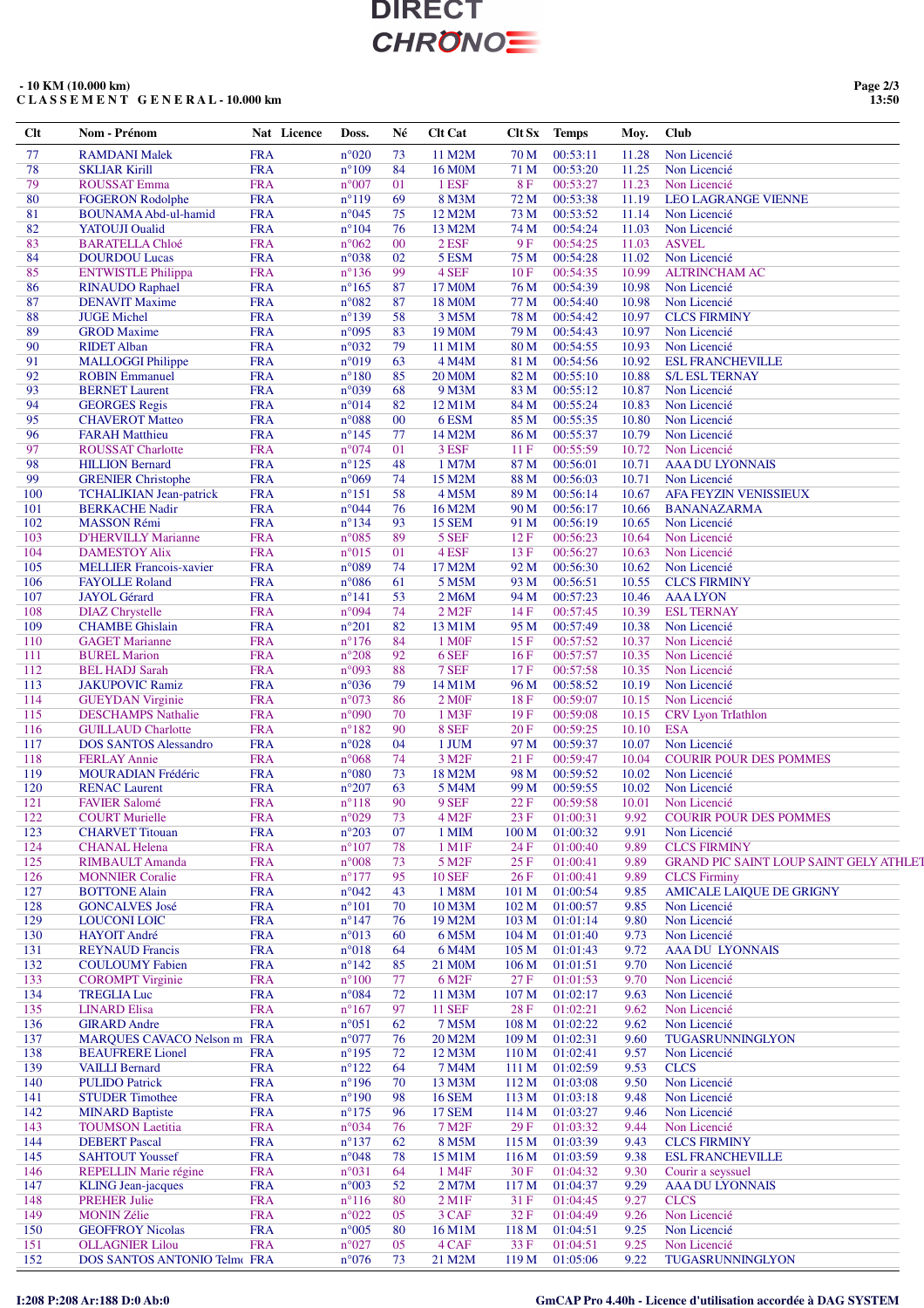### **- 10 KM (10.000 km) C L A S S E M E N T G E N E R A L - 10.000 km**

**Page 3/3 13:50**

| Clt | Nom - Prénom              | Nat Licence | Doss.           | Né | <b>Clt Cat</b>     | Clt Sx | <b>Temps</b> | Moy. | <b>Club</b>                   |
|-----|---------------------------|-------------|-----------------|----|--------------------|--------|--------------|------|-------------------------------|
| 153 | DE SA TAVARES Luis filipe | <b>FRA</b>  | $n^{\circ}078$  | 77 | 22 M2M             | 120 M  | 01:05:06     | 9.22 | TUGASRUNNINGLYON              |
| 154 | <b>GARCIA Sylvain</b>     | <b>FRA</b>  | $n^{\circ}059$  | 72 | 14 M3M             | 121 M  | 01:05:24     | 9.18 | Non Licencié                  |
| 155 | <b>LORI</b> Amélie        | <b>FRA</b>  | $n^{\circ}189$  | 98 | <b>12 SEF</b>      | 34 F   | 01:05:36     | 9.15 | Non Licencié                  |
| 156 | <b>RIBATTO Luc</b>        | <b>FRA</b>  | $n^{\circ}169$  | 83 | <b>22 MOM</b>      | 122 M  | 01:05:39     | 9.14 | Non Licencié                  |
| 157 | <b>HOSPITAL Benjamin</b>  | <b>FRA</b>  | $n^{\circ}040$  | 75 | 23 M2M             | 123 M  | 01:05:52     | 9.11 | Non Licencié                  |
| 158 | PRUDHOMME Peggy           | <b>FRA</b>  | $n^{\circ}140$  | 75 | 8 M <sub>2F</sub>  | 35F    | 01:05:58     | 9.10 | <b>LEO LAGRANGE</b>           |
| 159 | <b>CITOLEUX Michel</b>    | <b>FRA</b>  | $n^{\circ}131$  | 64 | 8 M4M              | 124 M  | 01:06:16     | 9.06 | Non Licencié                  |
| 160 | <b>LOMBARDO</b> Mireille  | <b>FRA</b>  | n°021           | 62 | 1 M <sub>5F</sub>  | 36F    | 01:06:18     | 9.05 | Non Licencié                  |
| 161 | <b>VERNAY Severine</b>    | <b>FRA</b>  | n°071           | 76 | 9 M <sub>2F</sub>  | 37F    | 01:07:12     | 8.93 | Courir a seyssuel             |
| 162 | <b>DUCHAMP</b> Nina       | <b>FRA</b>  | $n^{\circ}012$  | 96 | <b>13 SEF</b>      | 38F    | 01:07:30     | 8.89 | Non Licencié                  |
| 163 | <b>DUCHAMP Chloé</b>      | <b>FRA</b>  | $n^{\circ}011$  | 93 | <b>14 SEF</b>      | 39F    | 01:07:31     | 8.89 | Non Licencié                  |
| 164 | <b>FOURNIER Pascale</b>   | <b>FRA</b>  | $n^{\circ}067$  | 59 | 2 M <sub>5F</sub>  | 40F    | 01:07:47     | 8.85 | <b>COURIR POUR DES POMMES</b> |
| 165 | <b>FAUVET</b> Isabelle    | <b>FRA</b>  | $n^{\circ}171$  | 74 | 10 M <sub>2F</sub> | 41 F   | 01:08:07     | 8.81 | <b>CLCS FIRMINY</b>           |
| 166 | <b>CHARROIN Cecile</b>    | <b>FRA</b>  | $n^{\circ}066$  | 68 | $2$ M $3F$         | 42F    | 01:08:31     | 8.76 | Aaa lyon                      |
| 167 | <b>BRUY</b> Mariette      | <b>FRA</b>  | n°098           | 92 | <b>15 SEF</b>      | 43 F   | 01:10:11     | 8.55 | Non Licencié                  |
| 168 | <b>PRIETO Cedric</b>      | <b>FRA</b>  | $n^{\circ}030$  | 81 | 17 M1M             | 125 M  | 01:10:14     | 8.54 | Non Licencié                  |
| 169 | <b>JALLU Helene</b>       | <b>FRA</b>  | $n^{\circ}103$  | 77 | 11 M2F             | 44 F   | 01:10:49     | 8.47 | <b>CLCS FIRMINY</b>           |
| 170 | <b>BRUY</b> Adeline       | <b>FRA</b>  | n°099           | 88 | <b>16 SEF</b>      | 45 F   | 01:11:03     | 8.45 | Non Licencié                  |
| 171 | <b>BRUYERE</b> Nadine     | <b>FRA</b>  | $n^{\circ}105$  | 64 | 2 M4F              | 46 F   | 01:11:13     | 8.43 | <b>CLCS FIRMINY</b>           |
| 172 | <b>AMATO</b> Helene       | <b>FRA</b>  | $n^{\circ}129$  | 55 | 1 M6F              | 47 F   | 01:11:15     | 8.42 | <b>CLCS FIRMINY</b>           |
| 173 | <b>FAYOLLE CHANTAL</b>    | <b>FRA</b>  | $n^{\circ}128$  | 59 | 3 M <sub>5F</sub>  | 48 F   | 01:12:12     | 8.31 | <b>CLCS FIRMINY</b>           |
| 174 | <b>PARIS Eliane</b>       | <b>FRA</b>  | $n^{\circ}132$  | 57 | 2 M <sub>6F</sub>  | 49 F   | 01:12:13     | 8.31 | <b>CLCS FIRMINY</b>           |
| 175 | <b>TOURBIER David</b>     | <b>FRA</b>  | $n^{\circ}$ 146 | 71 | 15 M3M             | 126 M  | 01:13:05     | 8.21 | Non Licencié                  |
| 176 | <b>VENIS Anne valerie</b> | <b>FRA</b>  | $n^{\circ}163$  | 69 | 3 M3F              | 50F    | 01:13:26     | 8.17 | <b>PONTETRAIL</b>             |
| 177 | <b>CITOLEUX Caroline</b>  | <b>FRA</b>  | $n^{\circ}130$  | 66 | 3 M4F              | 51F    | 01:13:31     | 8.16 | Non Licencié                  |
| 178 | <b>GAITAN Gaelle</b>      | <b>FRA</b>  | $n^{\circ}$ 144 | 79 | 3 M1F              | 52F    | 01:14:39     | 8.04 | Non Licencié                  |
| 179 | <b>MARGUERON</b> myriam   | <b>FRA</b>  | $n^{\circ}197$  | 75 | 12 M <sub>2F</sub> | 53 F   | 01:14:42     | 8.03 | Non Licencié                  |
| 180 | <b>RISSOAN</b> Audrey     | <b>FRA</b>  | $n^{\circ}153$  | 84 | 3 M <sub>OF</sub>  | 54 F   | 01:14:47     | 8.02 | Non Licencié                  |
| 181 | RISSOAN Stéphanie         | <b>FRA</b>  | $n^{\circ}152$  | 83 | 4 M <sub>OF</sub>  | 55F    | 01:14:48     | 8.02 | Non Licencié                  |
| 182 | <b>VEYRINE Caroline</b>   | <b>FRA</b>  | $n^{\circ}164$  | 77 | 13 M <sub>2F</sub> | 56 F   | 01:17:47     | 7.71 | <b>CLCS</b>                   |
| 183 | <b>GADRE</b> Corinne      | <b>FRA</b>  | $n^{\circ}064$  | 70 | 4 M3F              | 57F    | 01:20:28     | 7.46 | Non Licencié                  |
| 184 | <b>NIEDERMEYER Sarah</b>  | <b>FRA</b>  | n°024           | 05 | 5 CAF              | 58F    | 01:21:57     | 7.32 | Non Licencié                  |
| 185 | <b>RAUCHE Claude</b>      | <b>FRA</b>  | $n^{\circ}191$  | 62 | 4 M <sub>5F</sub>  | 59F    | 01:24:22     | 7.11 | Non Licencié                  |
| 186 | <b>CHANCEL Amandine</b>   | <b>FRA</b>  | $n^{\circ}112$  | 86 | <b>5 MOF</b>       | 60F    | 01:25:28     | 7.02 | Non Licencié                  |
| 187 | <b>RAVET Sylvie</b>       | <b>FRA</b>  | $n^{\circ}113$  | 93 | <b>17 SEF</b>      | 61 F   | 01:25:29     | 7.02 | Non Licencié                  |
| 188 | <b>LO-CURTO Julie</b>     | <b>FRA</b>  | $n^{\circ}179$  | 96 | <b>18 SEF</b>      | 62F    | 01:28:08     | 6.81 | Non Licencié                  |